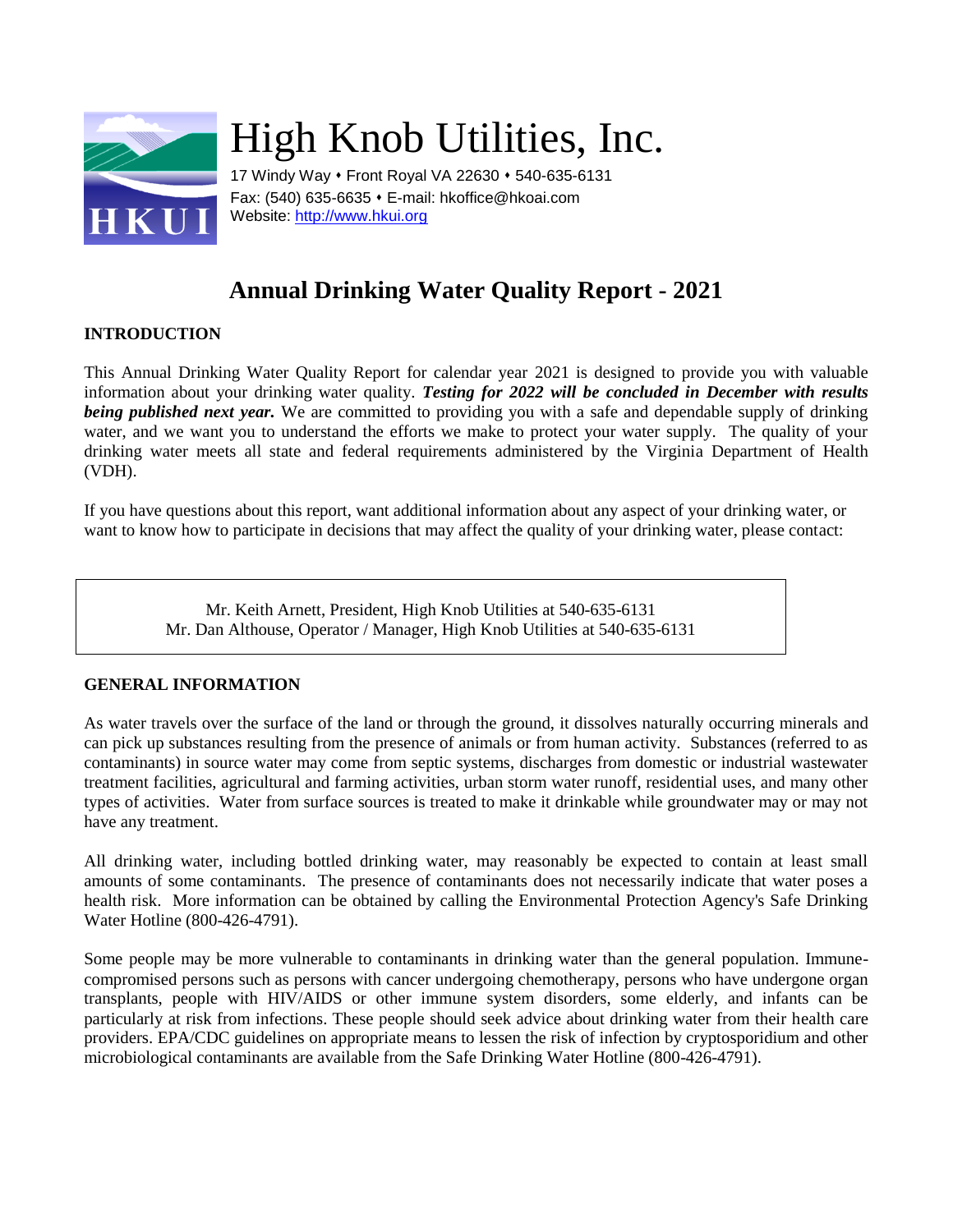#### **SOURCES AND TREATMENT OF YOUR DRINKING WATER**

Your drinking water is groundwater obtained from four springs and seven drilled wells. Water is distributed throughout the community by three booster pump stations, seven storage reservoirs with a combined capacity of 177,958 gallons and various sized distribution piping.

Treatment is provided at spring numbers 1, 3, and 6 and well numbers 1, 2, 3, 4, 5, 6 and 7. Springs 1 and 3 and Wells 1, 2, 3, 4, 5, 6 and 7 are each equipped with a solution chlorinator that injects a chlorine solution to disinfect the water prior to distribution. Spring 4 (currently off line) is equipped with a solution chlorinator, which injects a chlorine solution to disinfect the combine flows of spring numbers 4, 5 and 6 prior to distribution.

#### **SOURCE WATER ASSESSMENTS**

A source water assessment has been completed by the Virginia Department of Health (VDH). The assessment determined that the wells and springs serving our community may be susceptible to contamination because they are located in an area that promotes migration of contaminants from certain land use activities of concern such as residential septic systems. Some of our sources are protected by watershed areas set aside when our community was developed. More specific information may be obtained by contacting the water system representative referenced within this report.

#### **QUALITY OF YOUR DRINKING WATER**

Your drinking water is routinely monitored according to Federal and State Regulations for a variety of contaminants. The table on the next page shows the results of our monitoring for the period of **January 1, 2021 to December 31, 2021.**

Most of the results in the table are from testing done in 2021. However, the state allows us to monitor for some contaminants less than once per year because the concentrations of these contaminants do not change frequently. Some of our data, though accurate, is more than one year old.

# **DEFINITIONS**

In the table and elsewhere in this report you will find many terms and abbreviations you might not be familiar with. The following definitions are provided to help you better understand these terms:

**Action Level (AL):** The concentration of a contaminant which, if exceeded, triggers treatment or other requirements which a water system must follow.

**Level 1 Assessment:** A Level 1 Assessment is a study of the water system to identify potential problems and determine, if possible, why total coliform bacteria have been found in our water system.

**Level 2 Assessment:** A Level 2 Assessment is a very detailed study of the water system to identify potential problems and determine, if possible, why an E-coli MCL violation has occurred and / or why total coliform bacteria have been found in our water system on multiple occasions.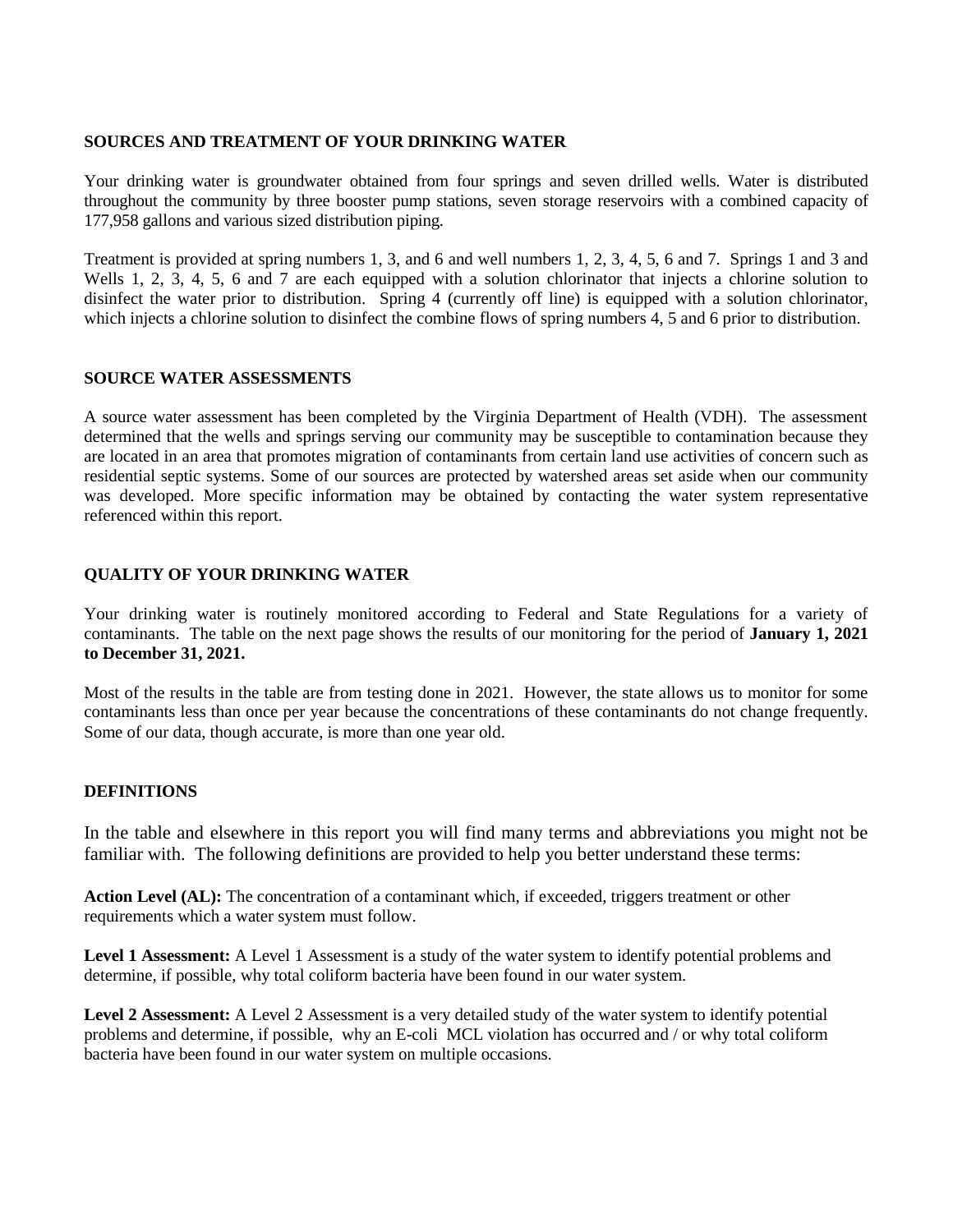**Maximum Contaminant Level (MCL):** The highest level of a contaminant that is allowed in drinking water. MCLs are set as close to the MCLGs as feasible using the best available treatment technology.

**Maximum Contaminant Level Goal (MCLG):** The level of a contaminant in drinking water below which there is no known or expected risk to health. MCLGs allow for a margin of safety.

**Maximum Residual Disinfectant Level (MRDL):** The highest level of a disinfectant allowed in drinking water. There is convincing evidence that addition of a disinfectant is necessary for control of microbial contaminants.

**Maximum Residual Disinfectant Level Goal (MRDLG):** The level of a drinking water disinfectant below which there is no known or expected risk to health. MRDLGs do not reflect the benefits of the use of disinfectants to control microbial contamination.

**Nephelometric Turbidity Unit (NTU)** - A measure of the clarity of water. Turbidity in excess of 5 NTU is just noticeable to the average person.

**Non-detects (ND):** Lab analysis indicates that the contaminant is not present

**Parts per billion (ppb) or Micrograms per liter (** $\mu$ **g/L):** One part per billion corresponds to one minute in 2,000 years, or a single penny in \$10,000,000.

**Parts per million (ppm) or Milligrams per liter (mg/L):** One part per million corresponds to one minute in two years or a single penny in \$10,000.

**Picocuries per liter (pCi/L):** A measure of the radioactivity in water.

**Treatment Technique (TT):** A required process intended to reduce the level of a contaminant in drinking water.

**Variances and exemptions:** State or EPA permission not to meet an MCL or a treatment technique under certain conditions.

# **WATER QUALITY RESULTS**

We constantly monitor for various contaminants in the water supply to meet all regulatory requirements. The tables list only those contaminants that had some level of detection. Many other contaminants have been analyzed but were not present or were below the detection limits of the lab equipment.

Maximum Contaminant Levels (MCL's) are set at very stringent levels by the U.S. Environmental Protection Agency. In developing the standards EPA assumes that the average adult drinks 2 liters of water each day throughout a 70-year life span. EPA generally sets MCL's at levels that will result in no adverse health effects for some contaminants or a one-in-ten-thousand to one-in-a-million chance of having the described health effect for other contaminants.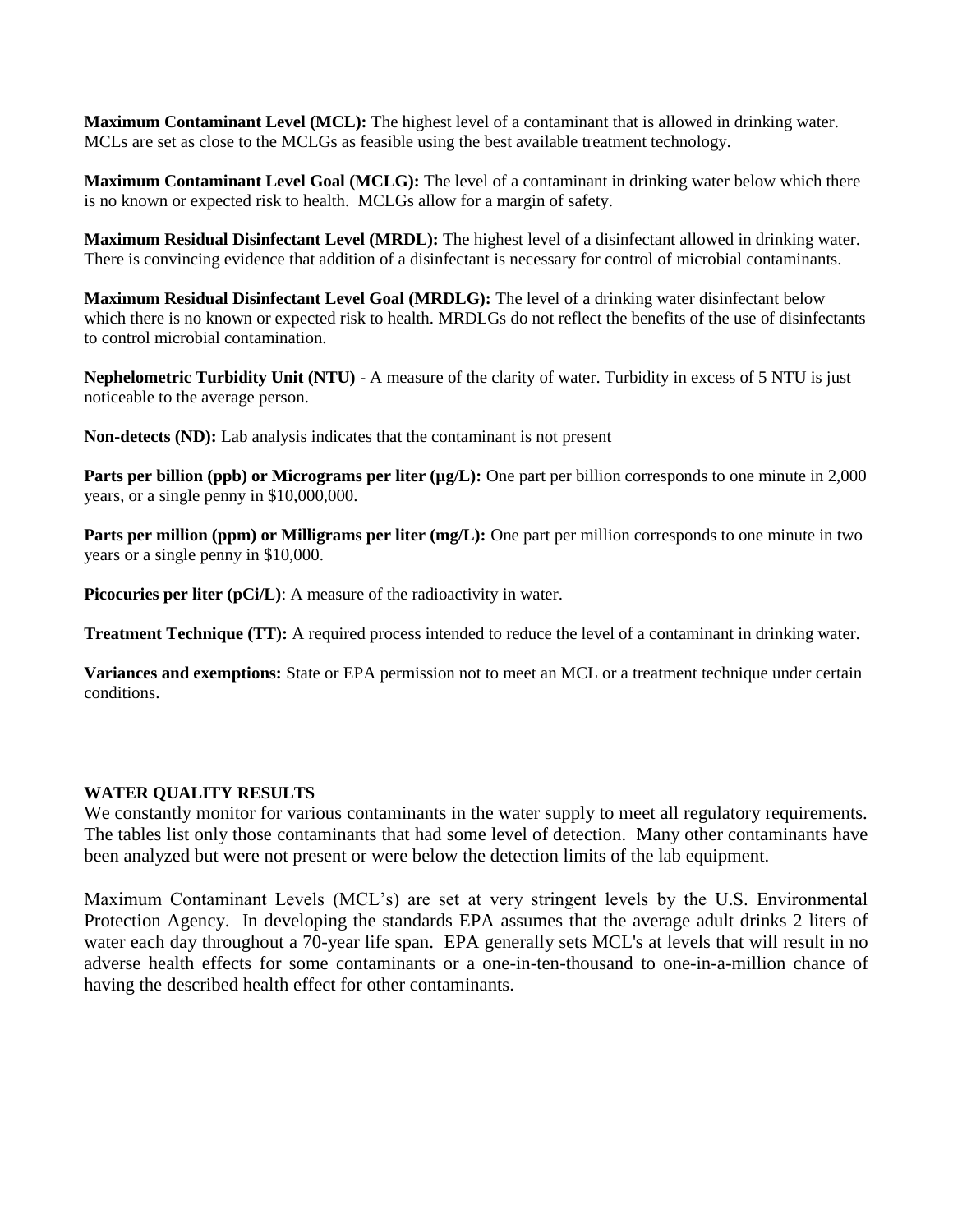# High Knob 2021 CCR Contaminant Tables

| <b>Inorganic Contaminants</b>        |                |                |                                                                                                |                |                                          |                                                                                                   |  |  |  |  |  |
|--------------------------------------|----------------|----------------|------------------------------------------------------------------------------------------------|----------------|------------------------------------------|---------------------------------------------------------------------------------------------------|--|--|--|--|--|
| Contaminant / Unit of<br>Measurement | <b>MCLG</b>    | <b>MCL</b>     | Level Found<br>Exceedance<br>Range                                                             |                | Date of<br>Sample                        | <b>Typical Source of Contamination</b>                                                            |  |  |  |  |  |
| Nitrate<br>ppm                       | 10             | 10             | 4.47 (1.35 to 4.47)                                                                            | No             | 12/2021                                  | Runoff from fertilizer use; Leaching<br>from septic tanks, sewage; Erosion of<br>natural deposits |  |  |  |  |  |
| Barium<br>ppm                        | $\mathfrak{2}$ | $\overline{2}$ | $0.025$ (ND to $0.025$ )                                                                       | N <sub>0</sub> | 4/2020<br>10/2020<br>11/2020<br>11/2021  | Discharge of drilling wastes;<br>Discharge from metal refineries;<br>Erosion of natural deposits  |  |  |  |  |  |
| <b>Radiological Contaminants</b>     |                |                |                                                                                                |                |                                          |                                                                                                   |  |  |  |  |  |
| Contaminant / Unit of<br>Measurement | <b>MCLG</b>    | <b>MCL</b>     | Level Found                                                                                    | Violation      | Date of<br>Sample                        | <b>Typical Source of Contamination</b>                                                            |  |  |  |  |  |
| Beta emitters<br>pCi/L               | $\mathbf{0}$   | $50*$          | ND to 2.8                                                                                      | N <sub>0</sub> | 11/2015<br>11/2016<br>10/2018<br>01/2021 | Erosion of natural deposits                                                                       |  |  |  |  |  |
| Combined radium<br>pCi/L             | $\overline{0}$ | 5              | $0.5(0.1 \text{ to } 0.5)$                                                                     | N <sub>0</sub> | 11/2015<br>11/2016<br>10/2018<br>01/2021 | Erosion of natural deposits                                                                       |  |  |  |  |  |
| <b>Lead and Copper</b>               |                |                |                                                                                                |                |                                          |                                                                                                   |  |  |  |  |  |
| Contaminant / Unit of<br>Measurement | MCLG           | MCL            | Level Found                                                                                    | Exceedance     | Date of<br>Sample                        | Typical Source of Contamination                                                                   |  |  |  |  |  |
| Lead<br>ppb                          | $\mathbf{0}$   | $AI = 15$      | ND (90 <sup>th</sup> percentile)<br>None of the ten samples<br>collected exceeded the AL.      | N <sub>0</sub> | 08/2020                                  | Corrosion of household plumbing<br>systems; Erosion of natural deposits                           |  |  |  |  |  |
| Copper<br>ppm                        | 1.3            | $AL=1.3$       | $0.479$ (90 <sup>th</sup> percentile)<br>None of the ten samples<br>collected exceeded the AL. | N <sub>o</sub> | 08/2020                                  | Corrosion of household plumbing<br>systems; Erosion of natural deposits                           |  |  |  |  |  |
| <b>Disinfection Residual</b>         |                |                |                                                                                                |                |                                          |                                                                                                   |  |  |  |  |  |
| Contaminant/Unit of<br>Measurement   | <b>MRDLG</b>   | MRDL           | Level Found<br>(Range)                                                                         | Violation      | Date of<br>Sample                        | <b>Typical Source of Contamination</b>                                                            |  |  |  |  |  |
| Chlorine<br>ppm                      | 4              | $\overline{4}$ | $0.77(0.20 \text{ to } 1.00)$                                                                  | N <sub>0</sub> | Monthly                                  | By-product of drinking water<br>chlorination                                                      |  |  |  |  |  |

\*The MCL for beta particles is 4 mrem/yr. EPA considers 50 pCi/L to be the level of concern for beta particles.

#### **Secondary Contaminants**

| Contaminant/Unit of | <b>MCLG</b> | <b>MCL</b> | Level Found  | Violation | Date of Sample |  |  |  |  |
|---------------------|-------------|------------|--------------|-----------|----------------|--|--|--|--|
| Measurement         |             |            | (Range)      |           |                |  |  |  |  |
| Sodium              | N/A         | N/A        | 4.16 to 8.43 | No        | 04/2020        |  |  |  |  |
| ppm                 |             |            |              |           | 10/2020        |  |  |  |  |
|                     |             |            |              |           | 11/2020        |  |  |  |  |
|                     |             |            |              |           | 11/2021        |  |  |  |  |
|                     |             |            |              |           |                |  |  |  |  |